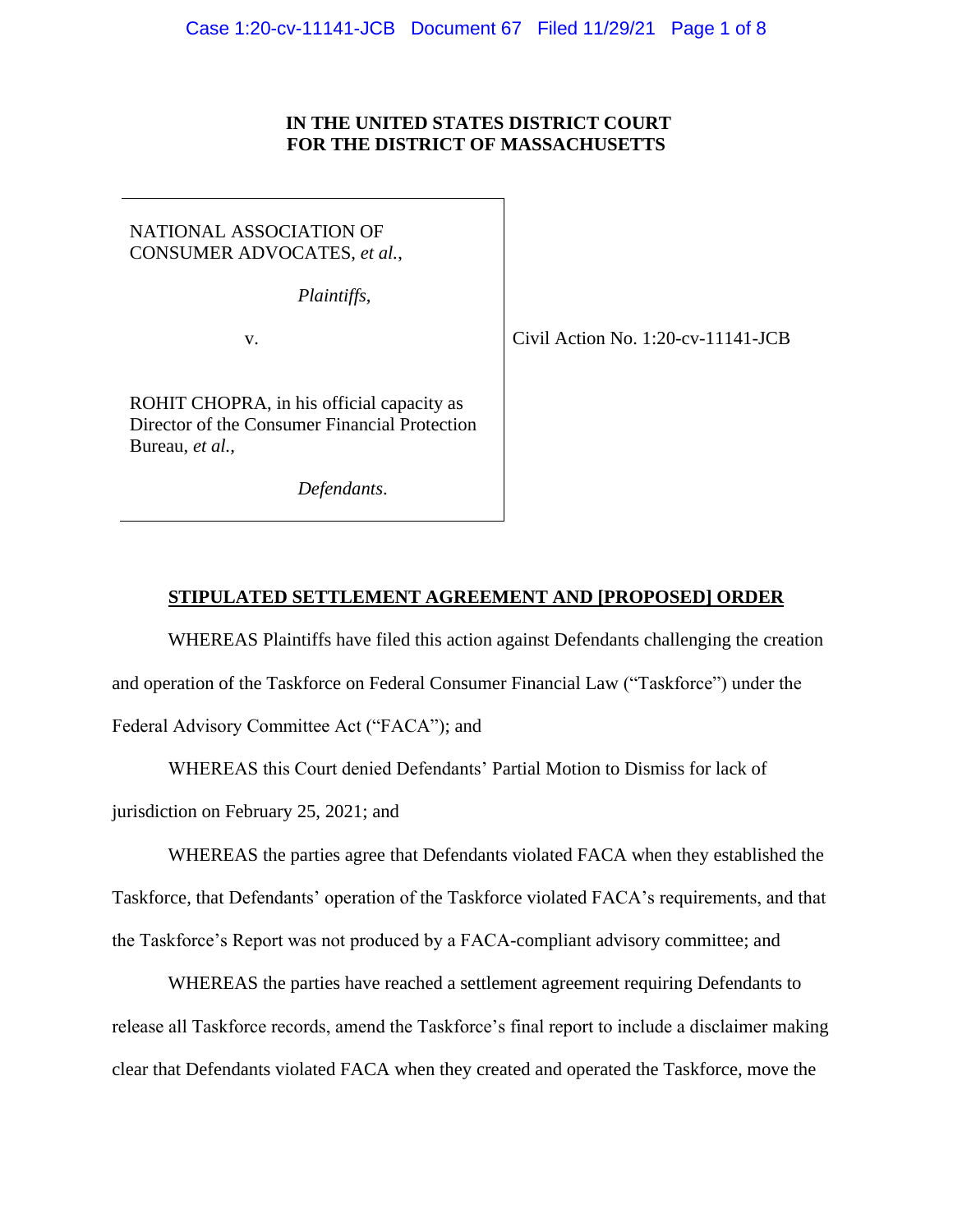### Case 1:20-cv-11141-JCB Document 67 Filed 11/29/21 Page 2 of 8

Taskforce webpage to the Advisory Committees Page, and issue a press release notifying the public of this settlement; and

WHEREAS continuing this litigation would be costly to all parties involved and the decision by the district court would be subject to appeal by the losing parties with the final outcome uncertain; and

WHEREAS the parties believe that settlement of this action is in their best interests and best serves the interests of the public;

NOW THEREFORE Plaintiffs and Defendants enter into this Stipulated Settlement Agreement ("the Agreement"), stipulate that it constitutes the full and complete resolution of the issues raised in this action, and agree to the following, and the Court orders as follows:

# **I. VIOLATION OF THE FEDERAL ADVISORY COMMITTEE ACT**

1. The Parties<sup>1</sup> hereby stipulate that the Taskforce was subject to FACA because it was "established" and "utilized" by the Bureau "in the interest of obtaining advice or recommendations." 5 U.S.C. App. 2 § 3(2); *See* Charter of the Bureau's Taskforce on Federal Consumer Financial Law ¶ 3 (Jan. 8, 2020) (directing the Taskforce to report recommendations for ways to improve and strengthen consumer financial laws and regulations).

2. The Parties also stipulate that the Defendants failed to comply with FACA's requirements in establishing and operating the Taskforce, as detailed further below in Part IV.

#### **II. RELEASE OF RECORDS**

3. By January 17, 2022, Defendants will begin releasing, on a rolling basis, all Taskforce records to Plaintiffs. Defendants will complete production by March 22, 2022.

<sup>&</sup>lt;sup>1</sup> The term "party" or "parties" shall apply to Defendants and Plaintiffs.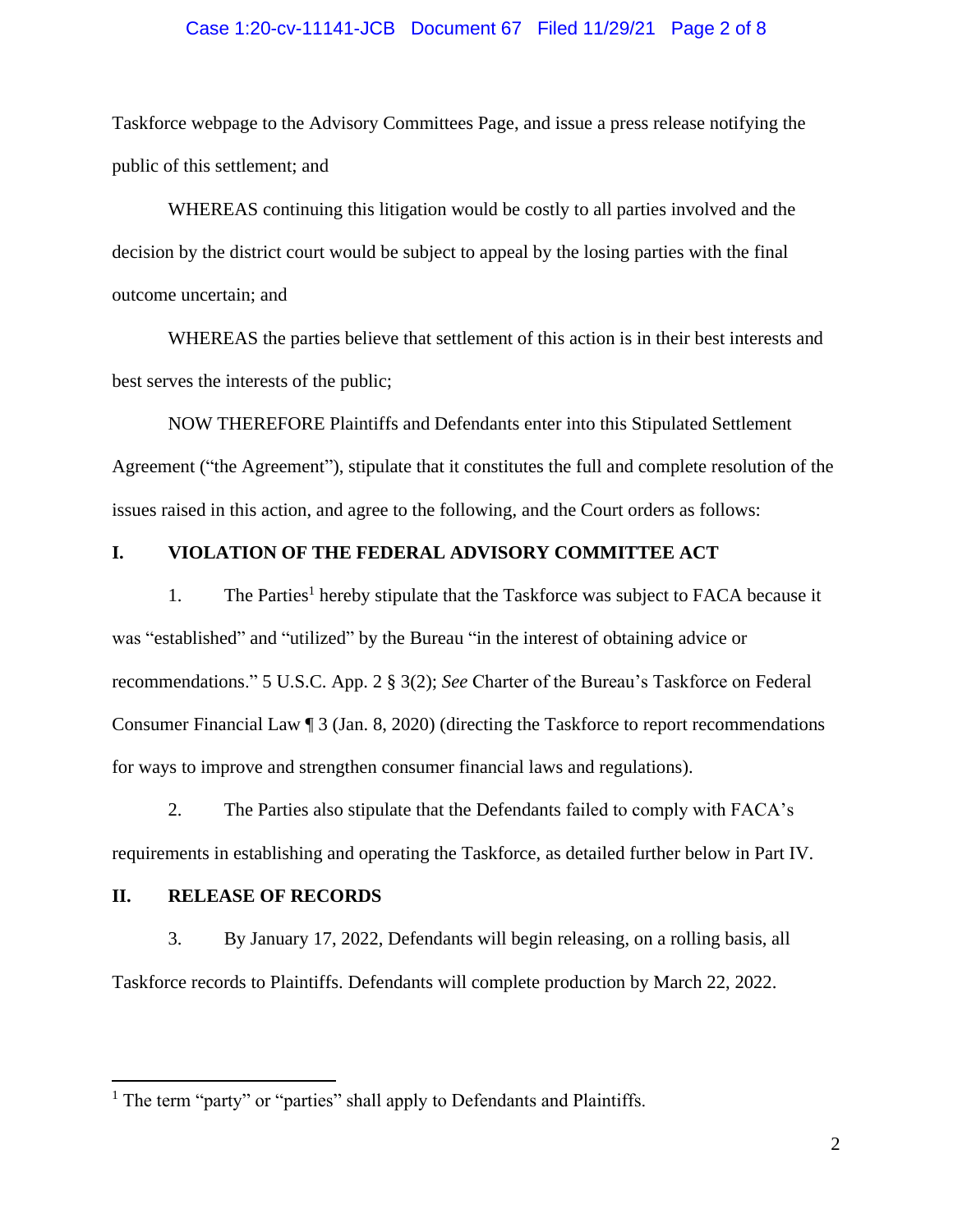## Case 1:20-cv-11141-JCB Document 67 Filed 11/29/21 Page 3 of 8

4. Defendants will also make those records available to the public on the Taskforce webpage, consistent with the Bureau's practice for other advisory committees subject to FACA. *See, e.g.*, Consumer Advisory Board, https://www.consumerfinance.gov/rules-policy/advisorycommittees/consumer-advisory-board/ (last visited Nov. 29, 2021) (providing access to the Consumer Advisory Boards' records).

5. Consistent with the FACA's requirements, Taskforce records consist of all records that would have been made public if the Defendants had complied with FACA's requirements, *i.e.*, "records, reports, transcripts, minutes, appendixes, working papers, drafts, studies, agenda, or other documents which were made available to or prepared for or by" the Taskforce. *See* 5 U.S.C. App. 2 § 10(b).

6. Defendants will provide a Vaughn index for any documents that have been fully withheld from production or redacted in part under exemptions provided by the Freedom of Information Act.<sup>2</sup>

## **III. REPORT DISCLAIMER**

7. By January 17, 2022, Defendants will amend the Taskforce's Final Report, which consists of two volumes, to include a disclaimer indicating that the report was produced in violation of FACA and the statements set forth in paragraph 9, below.<sup>3</sup>

8. On the cover pages of both Volumes I and II, Defendants will include a prominent warning label that reads in bold red font: "This report was produced in violation of the Federal

<sup>&</sup>lt;sup>2</sup> A Vaughn index is an index that "specifically describes withheld or redacted documents and explains why each withheld record is exempt from disclosure." *Campaign for Responsible Transplantation v. FDA*, 219 F. Supp. 2d 106, 111 (D.D.C. 2002).

<sup>&</sup>lt;sup>3</sup> The Final Report was issued on January 5, 2021 and is currently available at https://www.consumerfinance.gov/about-us/newsroom/consumer-financial-protection-bureaustaskforce-on-federal-consumer-financial-law-releases-its-report/.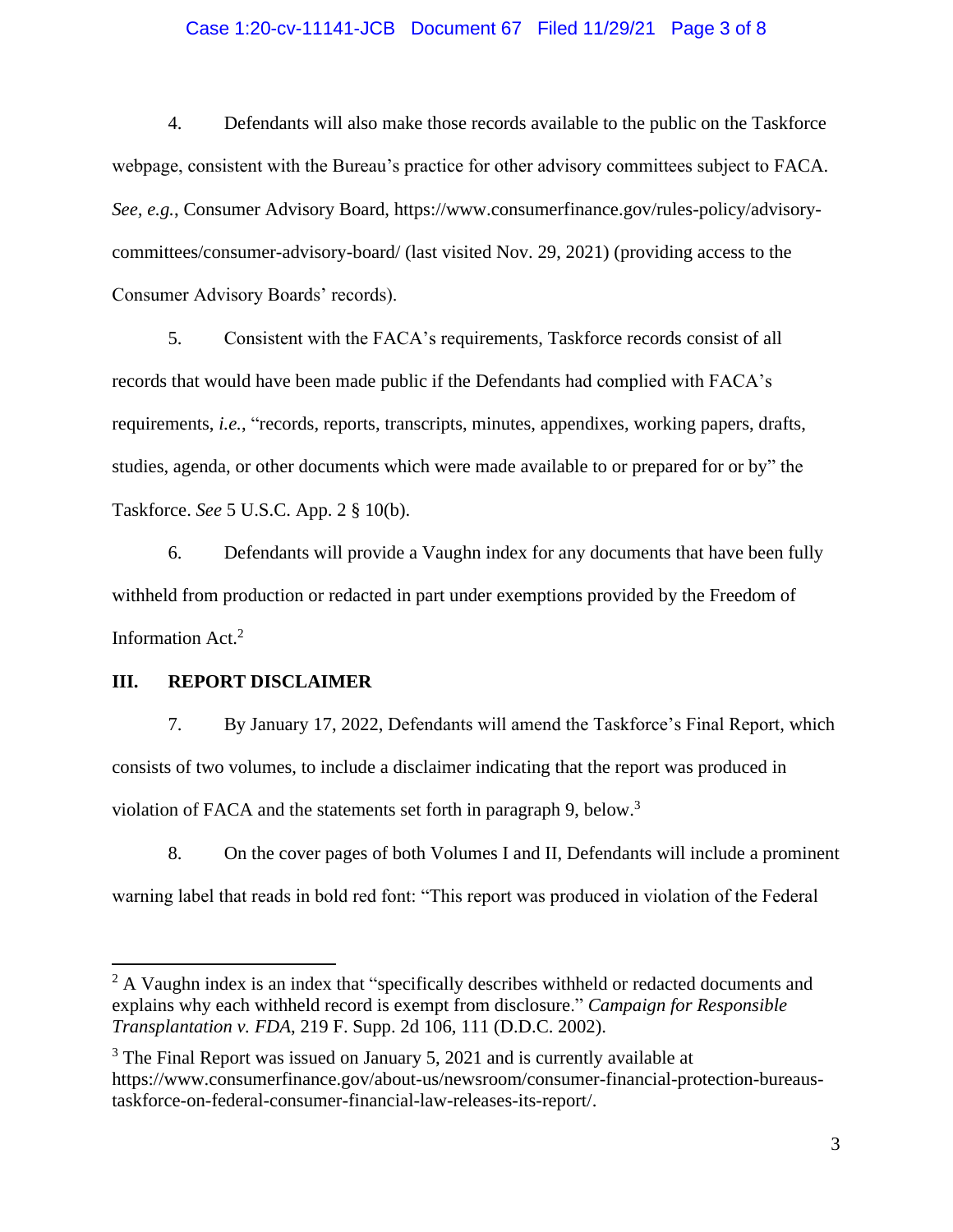#### Case 1:20-cv-11141-JCB Document 67 Filed 11/29/21 Page 4 of 8

Advisory Committee Act as explained on page i of this volume and should not be relied on as a product of a FACA-compliant federal advisory committee."

- 9. In both Volumes I and II, Defendants will insert a new page i entitled "Disclaimer – Federal Advisory Committee Act Violations." The body of that page will read:
	- a. "This report was produced in violation of the Federal Advisory Committee Act ('FACA'). As a task force established and utilized by the Bureau in the interest of obtaining advice or recommendations, the Taskforce on Federal Financial Consumer Law was an advisory committee subject to FACA. 5 U.S.C. App. 2 § 3(2). Among other things, FACA required the Bureau to:
		- i. Consult with the General Services Administration ('GSA') prior to chartering the Taskforce regarding why the Taskforce was essential to the conduct of the Bureau's business and why the Taskforce's functions could not be performed by other means, 5 U.S.C. App. 2 § 9(a)(2); 41 C.F.R. § 102-3.60;
		- ii. Describe to the GSA the Bureau's plan to attain a Taskforce membership that was fairly balanced in terms of the points of view represented and the functions to be performed by the Taskforce, *id.*;
		- iii. Determine as a matter of formal record—after consultation with the GSA and before chartering the Taskforce—that the Taskforce was in the public interest in connection with the performance of the Bureau's duties, 5 U.S.C. App. 2  $\S$  9(a);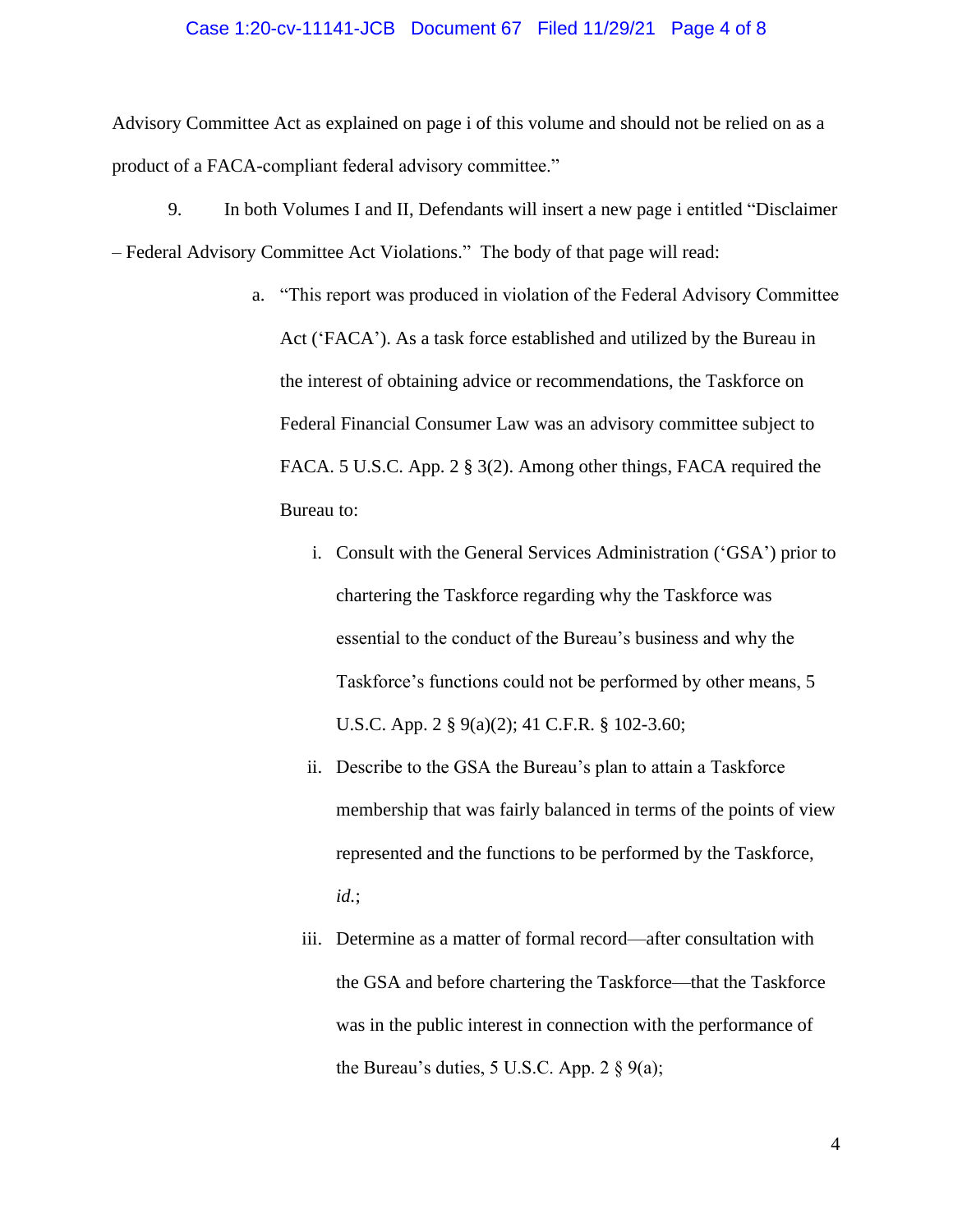- iv. Ensure that the Taskforce membership was fairly balanced in the manner described above, 5 U.S.C. App. 2  $\S$  5(b)(2), (c);
- v. Hold the Taskforce's meetings open to the public, 5 U.S.C. App. 2  $§ 10(a)(1);$  and
- vi. Make the Taskforce's records available for public inspection, *id.* § 10(b).
- b. Because none of these requirements were met, the Taskforce was created and operated in violation of FACA. For the same reason, this report was produced in violation of FACA.
- c. Accordingly, the Bureau advises that this report should not be relied on as the product of a federal advisory committee that was established or operated in compliance with FACA. Adhering to FACA's requirements 'ensure[s] that advisory committees are fairly constituted and properly monitored so that they will provide sound advice." *Cummock v. Gore*, 180 F.3d 282, 291 (D.C. Cir. 1999). Because the Taskforce did not comply with FACA's requirements, readers should not assume that the report provides 'sound advice."

# **IV. TASKFORCE WEBPAGE**

10. By January 17, 2022, Defendants will move the Taskforce webpage—currently located under the Rules & Policy Page<sup>4</sup>—to the Advisory Committees Page, which houses the webpages for the Bureau's other advisory committees.<sup>5</sup>

<sup>&</sup>lt;sup>4</sup> At the time of this agreement, the Taskforce webpage is located at https://www.consumerfinance.gov/rules-policy/taskforce-federal-consumer-financial-law/.

<sup>5</sup> *See* https://www.consumerfinance.gov/rules-policy/advisory-committees/.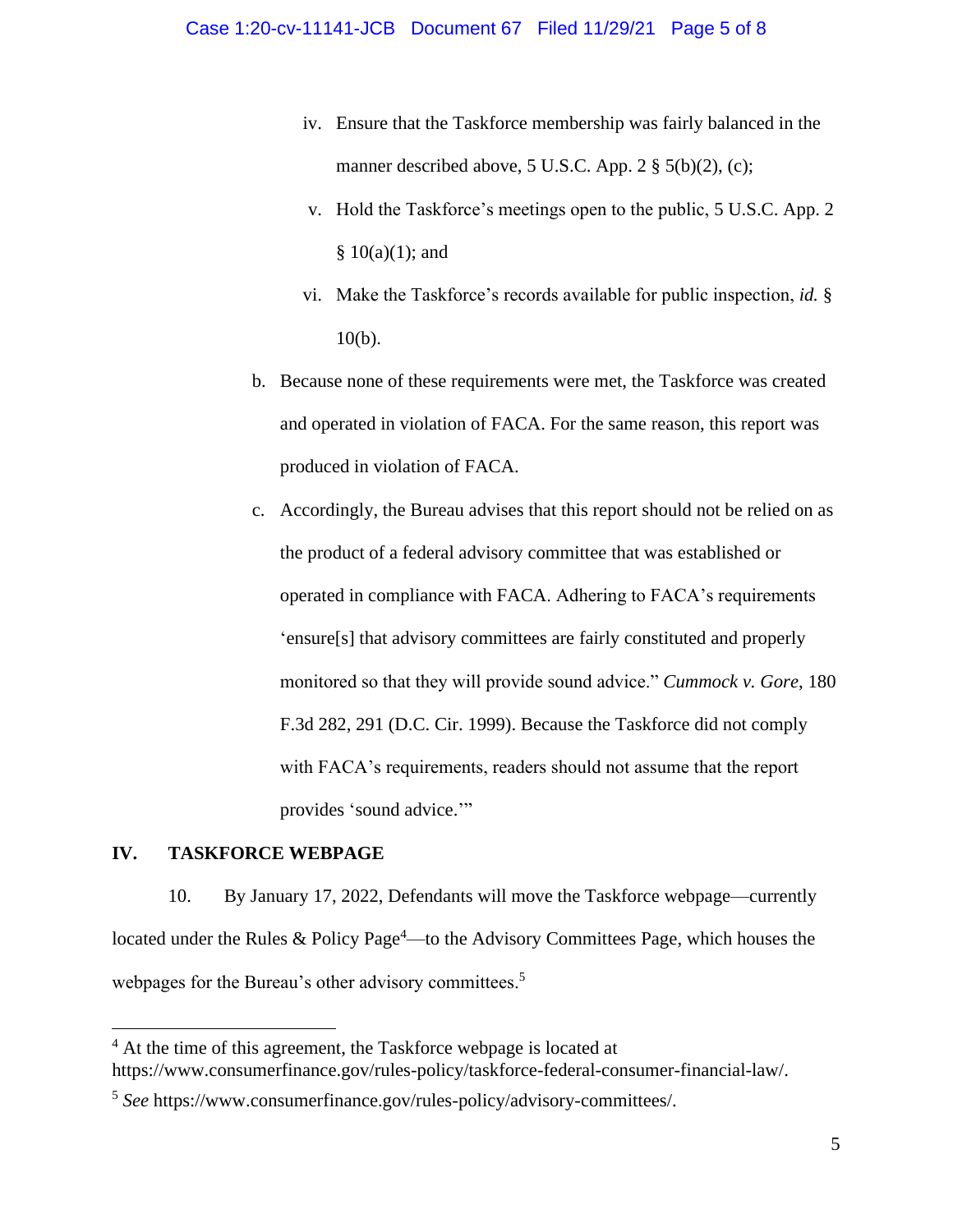#### Case 1:20-cv-11141-JCB Document 67 Filed 11/29/21 Page 6 of 8

11. By January 17, 2022, Defendants will include a prominent disclaimer on the Taskforce webpage advising that the Taskforce was created and operated in violation of FACA's requirements. That disclaimer will read:

> a. "Following an internal review, the Bureau has concluded that the Taskforce on Federal Consumer Financial Law was subject to, and was not operated in compliance with, the Federal Advisory Committee Act. The Taskforce's final report therefore should not be relied upon as a product of a federal advisory committee that was established or operated in compliance with FACA. Further information regarding the Bureau's violations of the Act can be found on page i of the Taskforce Report."

12. Defendants will ensure that any links to the Taskforce Report on its website, including in prior press releases, are directed to the amended report.

13. Defendants will remove the current version of the report from its website. However, this agreement will not bar Defendants from complying with their Freedom of Information Act ("FOIA") regulations, which require them, among other things, to post the original report in their FOIA reading room if it is requested three times. *See* 12 C.F.R. § 1070.11(c).

## **V. PRESS RELEASE**

14. By January 17, 2022, Defendants will issue a press release, the content of which will be drafted solely by Defendants, notifying the public of the settlement of this action.

### **VI. ATTORNEYS FEES**

15. The parties shall bear their own costs and fees.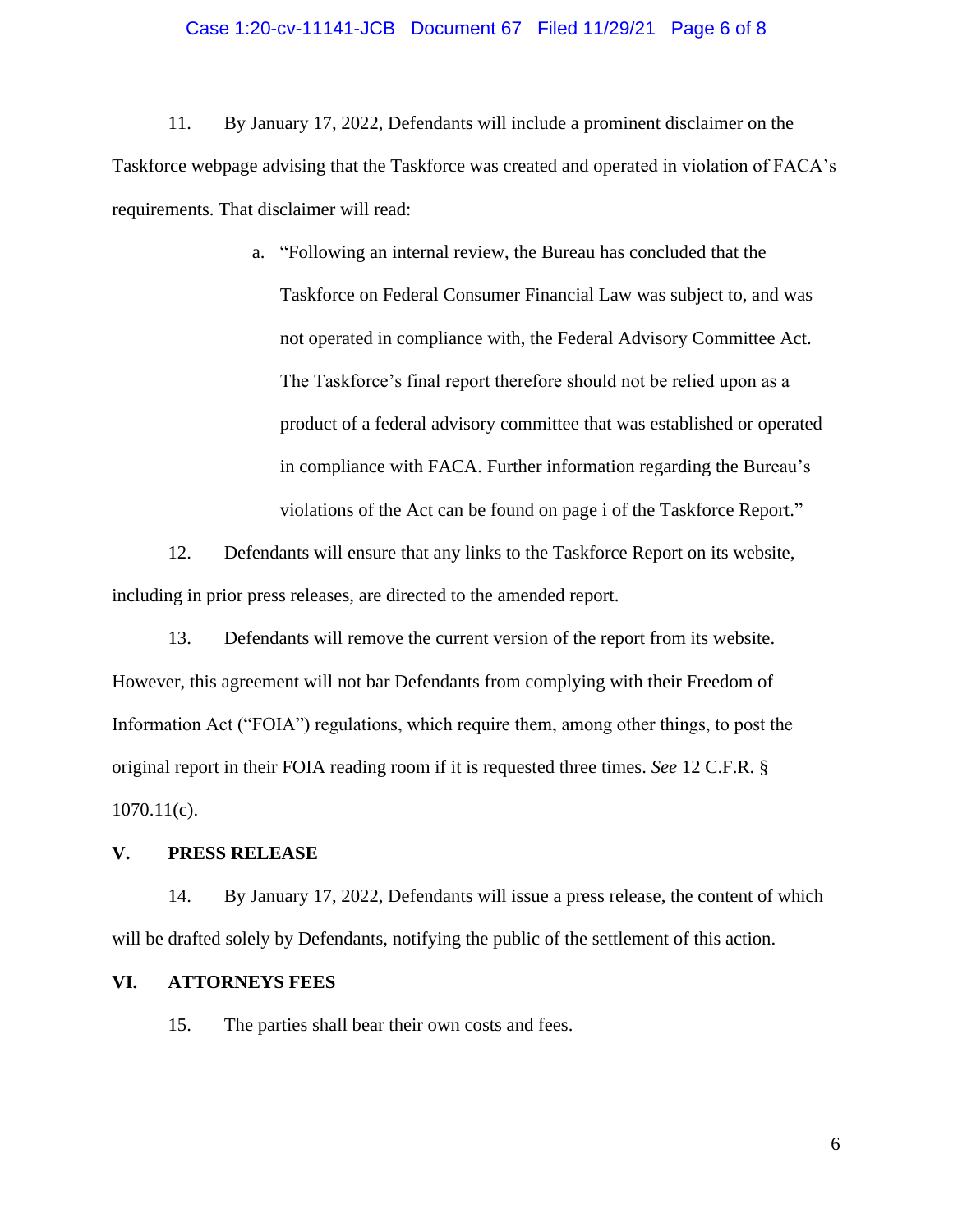## **VII. CERTIFICATION OF COMPLIANCE AND JURISDICTION**

16. Defendants will certify to the Court and Plaintiffs their compliance with settlement terms in the form of status reports. Defendants will file the first status report on or before January 31, 2022 and will file subsequent reports on the last business day of every other month until Defendants have come into full compliance with the provisions set forth in paragraphs 3-4, 6-14 of this agreement.

17. The parties stipulate that the provisions of this Stipulated Settlement Agreement and Order shall be enforceable by the Court upon motion by either party for seven years from the entry of this document on the Court's docket.

Dated: November 29, 2021

Respectfully submitted,

*/s/ Kristen P. Miller*\_\_\_\_

Kristen Miller (D.C. Bar No. 229627)\* John Lewis (D.C. Bar No. 1033826)\* Sean Lev (D.C. Bar No. 449936)\* Democracy Forward Foundation P.O. Box 34553 Washington, DC 20043 (202) 601-2483 kmiller@democracyforward.org jlewis@democracyforward.org slev@democracyforward.org

David A. Nicholas (BBO# 553996) Of Counsel Wolf Popper LLP 20 Whitney Road Newton, MA 02460 (617) 964 - 1548 dnicholas@wolfpopper.com

*Counsel for Plaintiffs*